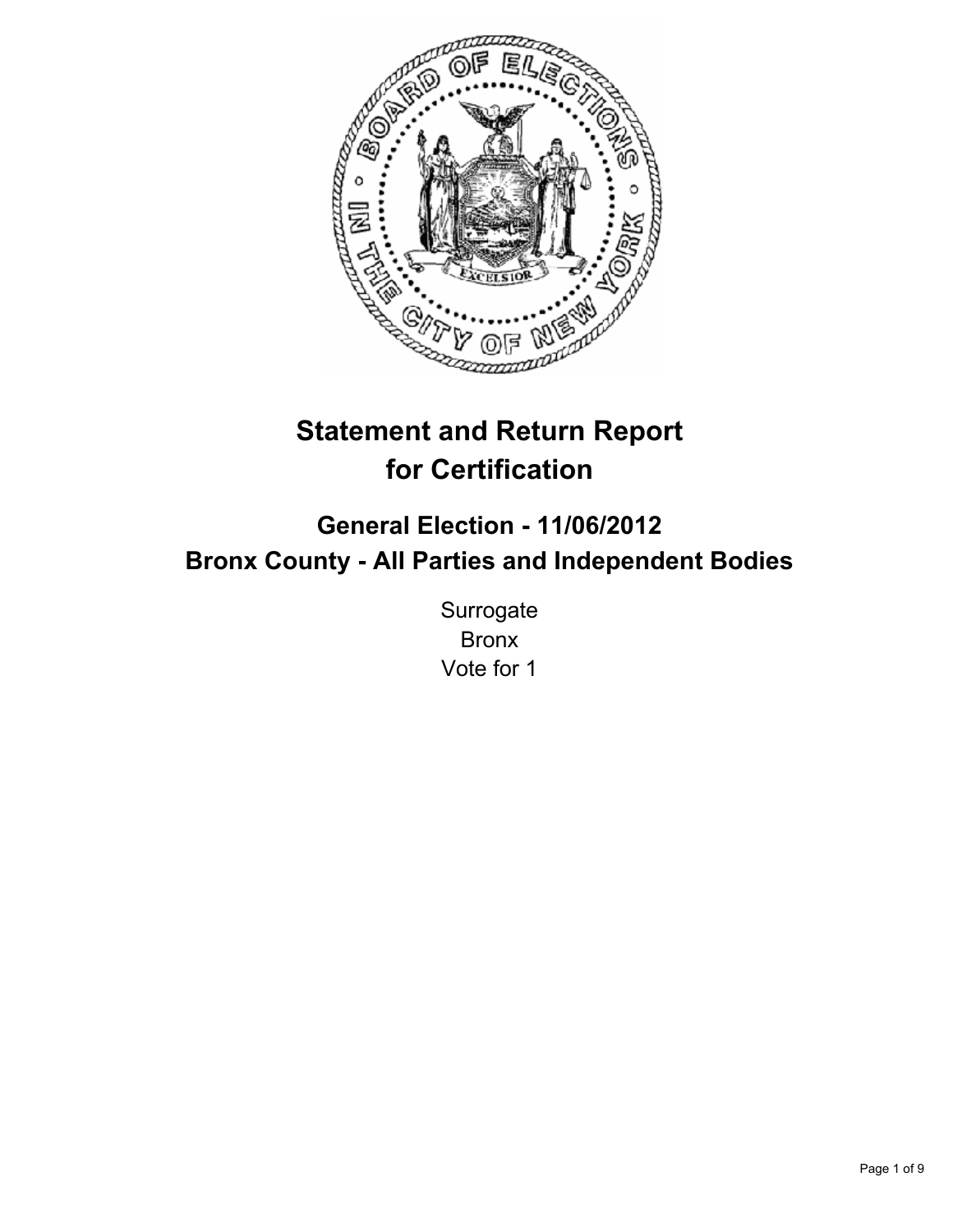

| <b>PUBLIC COUNTER</b>                                    | 26,397 |
|----------------------------------------------------------|--------|
| <b>EMERGENCY</b>                                         | 0      |
| ABSENTEE/MILITARY                                        | 577    |
| <b>FEDERAL</b>                                           | 59     |
| <b>SPECIAL PRESIDENTIAL</b>                              | 1      |
| <b>AFFIDAVIT</b>                                         | 4,315  |
| <b>Total Ballots</b>                                     | 31,349 |
| Less - Inapplicable Federal/Special Presidential Ballots | (60)   |
| <b>Total Applicable Ballots</b>                          | 31,289 |
| NELIDA MALAVE-GONZALEZ (DEMOCRATIC)                      | 25,742 |
| FRANCES M. O'LEARY (REPUBLICAN)                          | 514    |
| FRANCES M. O'LEARY (CONSERVATIVE)                        | 182    |
| JANAY DAVIS (WRITE-IN)                                   | 1      |
| LA MARR JOHNSON (WRITE-IN)                               | 1      |
| MOHAMED MAGED AMNED (WRITE-IN)                           | 1      |
| <b>Total Votes</b>                                       | 26,441 |
| Unrecorded                                               | 4,848  |

| <b>PUBLIC COUNTER</b>                                    | 21,217 |
|----------------------------------------------------------|--------|
| <b>EMERGENCY</b>                                         | 0      |
| ABSENTEE/MILITARY                                        | 496    |
| <b>FEDERAL</b>                                           | 75     |
| SPECIAL PRESIDENTIAL                                     |        |
| <b>AFFIDAVIT</b>                                         | 3,668  |
| <b>Total Ballots</b>                                     | 25,457 |
| Less - Inapplicable Federal/Special Presidential Ballots | (76)   |
| <b>Total Applicable Ballots</b>                          | 25,381 |
| NELIDA MALAVE-GONZALEZ (DEMOCRATIC)                      | 19,999 |
| FRANCES M. O'LEARY (REPUBLICAN)                          | 1,114  |
| FRANCES M. O'LEARY (CONSERVATIVE)                        | 284    |
| AKEEN WATSON (WRITE-IN)                                  | 1      |
| BETTY DOBSON (WRITE-IN)                                  | 1      |
| <b>GAVIN JAMES (WRITE-IN)</b>                            | 1      |
| MICHAEL PINCKNEY (WRITE-IN)                              | 1      |
| RUBEN DIAZ (WRITE-IN)                                    | 1      |
| THADOUS PETTERSON (WRITE-IN)                             | 1      |
| UNATTRIBUTABLE WRITE-IN (WRITE-IN)                       | 4      |
| <b>Total Votes</b>                                       | 21,407 |
| Unrecorded                                               | 3.974  |
|                                                          |        |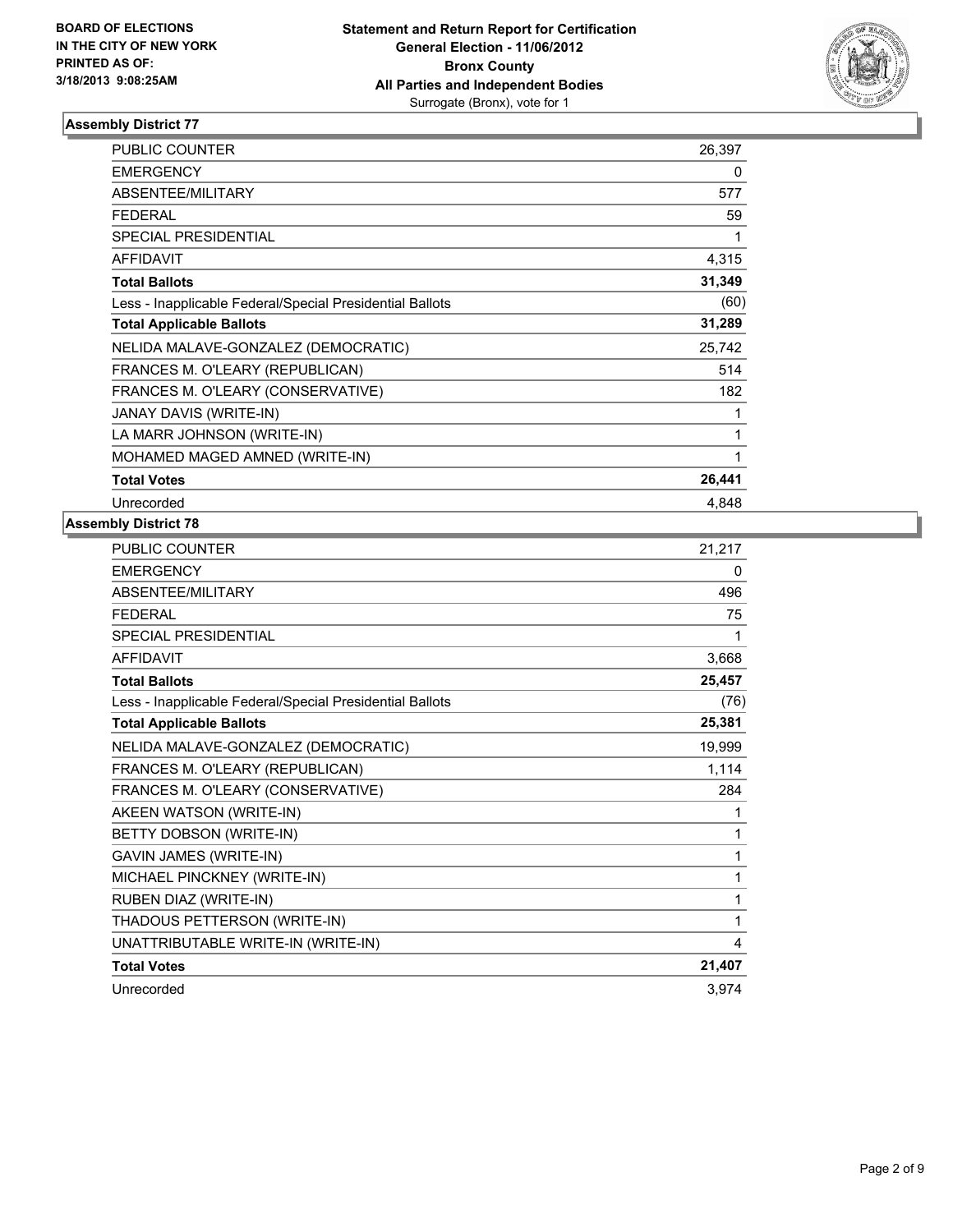

| <b>PUBLIC COUNTER</b>                                    | 29,531 |
|----------------------------------------------------------|--------|
| <b>EMERGENCY</b>                                         | 0      |
| ABSENTEE/MILITARY                                        | 523    |
| <b>FEDERAL</b>                                           | 60     |
| <b>SPECIAL PRESIDENTIAL</b>                              | 0      |
| <b>AFFIDAVIT</b>                                         | 4,658  |
| <b>Total Ballots</b>                                     | 34,772 |
| Less - Inapplicable Federal/Special Presidential Ballots | (60)   |
| <b>Total Applicable Ballots</b>                          | 34,712 |
| NELIDA MALAVE-GONZALEZ (DEMOCRATIC)                      | 27,786 |
| FRANCES M. O'LEARY (REPUBLICAN)                          | 550    |
| FRANCES M. O'LEARY (CONSERVATIVE)                        | 231    |
| ANDY VALDEZ (WRITE-IN)                                   | 1      |
| UNATTRIBUTABLE WRITE-IN (WRITE-IN)                       | 3      |
| <b>Total Votes</b>                                       | 28,571 |
| Unrecorded                                               | 6,141  |

| <b>PUBLIC COUNTER</b>                                    | 28,617 |
|----------------------------------------------------------|--------|
| <b>EMERGENCY</b>                                         | 0      |
| ABSENTEE/MILITARY                                        | 860    |
| <b>FEDERAL</b>                                           | 141    |
| SPECIAL PRESIDENTIAL                                     | 0      |
| <b>AFFIDAVIT</b>                                         | 3,339  |
| <b>Total Ballots</b>                                     | 32,957 |
| Less - Inapplicable Federal/Special Presidential Ballots | (141)  |
| <b>Total Applicable Ballots</b>                          | 32,816 |
| NELIDA MALAVE-GONZALEZ (DEMOCRATIC)                      | 23,304 |
| FRANCES M. O'LEARY (REPUBLICAN)                          | 3,732  |
| FRANCES M. O'LEARY (CONSERVATIVE)                        | 747    |
| CHARLES LANDSBERG (WRITE-IN)                             | 1      |
| <b>JOSE MUNIZ (WRITE-IN)</b>                             | 1      |
| RICHARD NAGAN (WRITE-IN)                                 | 1      |
| SHANIKA LIVINGSTON (WRITE-IN)                            | 1      |
| UNATTRIBUTABLE WRITE-IN (WRITE-IN)                       | 5      |
| <b>Total Votes</b>                                       | 27,792 |
| Unrecorded                                               | 5,024  |
|                                                          |        |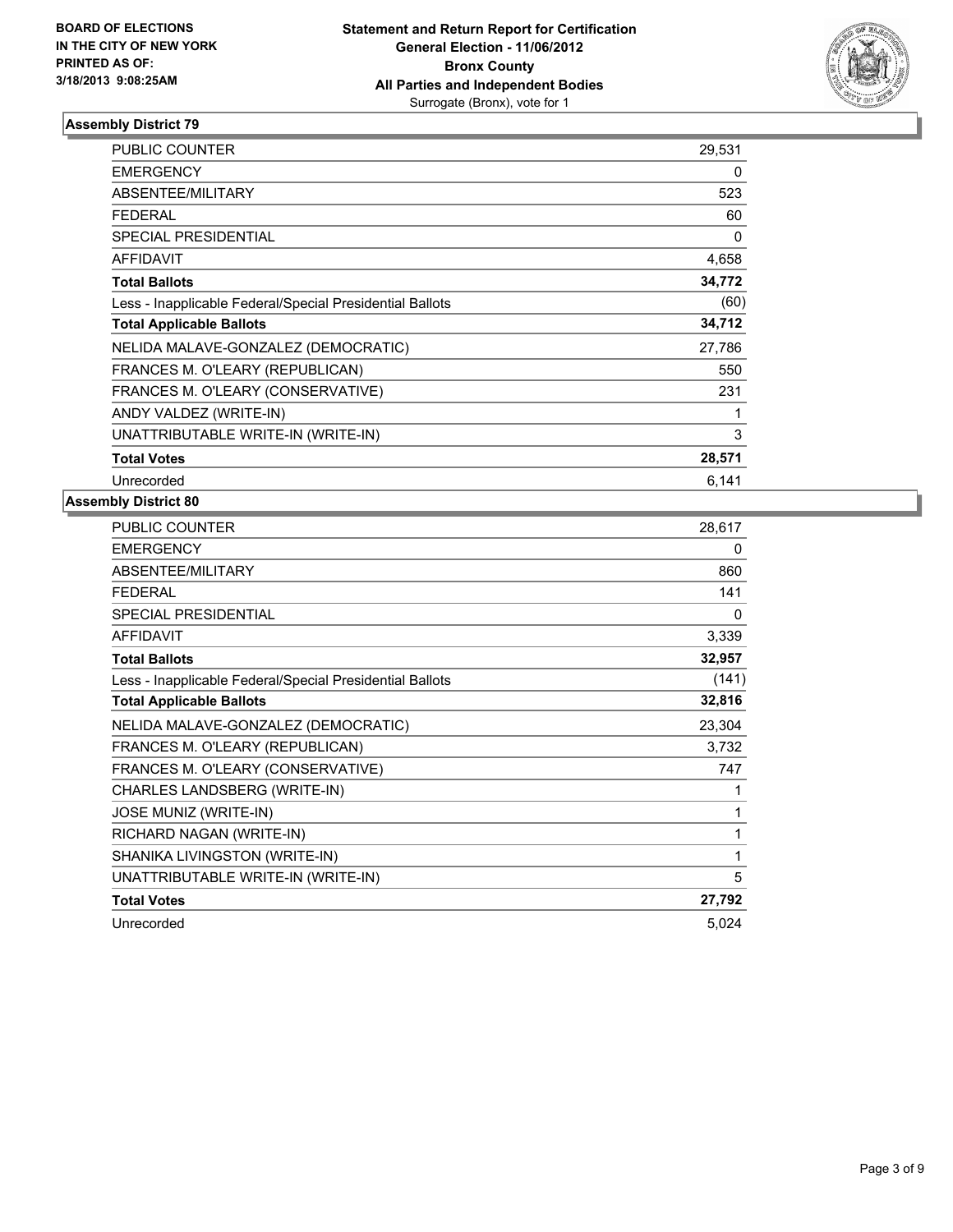

| <b>PUBLIC COUNTER</b>                                    | 36,359 |
|----------------------------------------------------------|--------|
| <b>EMERGENCY</b>                                         | 0      |
| <b>ABSENTEE/MILITARY</b>                                 | 1,503  |
| <b>FEDERAL</b>                                           | 489    |
| <b>SPECIAL PRESIDENTIAL</b>                              | 0      |
| <b>AFFIDAVIT</b>                                         | 3,132  |
| <b>Total Ballots</b>                                     | 41,483 |
| Less - Inapplicable Federal/Special Presidential Ballots | (489)  |
| <b>Total Applicable Ballots</b>                          | 40,994 |
| NELIDA MALAVE-GONZALEZ (DEMOCRATIC)                      | 28,235 |
| FRANCES M. O'LEARY (REPUBLICAN)                          | 5,741  |
| FRANCES M. O'LEARY (CONSERVATIVE)                        | 1,089  |
| DAIR PAXERNNE (WRITE-IN)                                 | 1      |
| DEBERAH BUBBLER (WRITE-IN)                               | 1      |
| FRANKLIN GILLETTE (WRITE-IN)                             |        |
| MICHAEL WELCH (WRITE-IN)                                 | 1      |
| UNATTRIBUTABLE WRITE-IN (WRITE-IN)                       | 7      |
| <b>Total Votes</b>                                       | 35,076 |
| Unrecorded                                               | 5,918  |

| <b>PUBLIC COUNTER</b>                                    | 38,734 |
|----------------------------------------------------------|--------|
| <b>EMERGENCY</b>                                         | 76     |
| <b>ABSENTEE/MILITARY</b>                                 | 1,016  |
| <b>FEDERAL</b>                                           | 136    |
| <b>SPECIAL PRESIDENTIAL</b>                              | 0      |
| <b>AFFIDAVIT</b>                                         | 3,016  |
| <b>Total Ballots</b>                                     | 42,978 |
| Less - Inapplicable Federal/Special Presidential Ballots | (136)  |
| <b>Total Applicable Ballots</b>                          | 42,842 |
| NELIDA MALAVE-GONZALEZ (DEMOCRATIC)                      | 27,619 |
| FRANCES M. O'LEARY (REPUBLICAN)                          | 7,044  |
| FRANCES M. O'LEARY (CONSERVATIVE)                        | 1,495  |
| ADAM MALARASE (WRITE-IN)                                 | 1      |
| BOB DOLE (WRITE-IN)                                      | 1      |
| CHIN GEORGE (WRITE-IN)                                   | 1      |
| RANDY RAMSEYIND (WRITE-IN)                               | 1      |
| UNATTRIBUTABLE WRITE-IN (WRITE-IN)                       | 6      |
| <b>Total Votes</b>                                       | 36,168 |
| Unrecorded                                               | 6,674  |
|                                                          |        |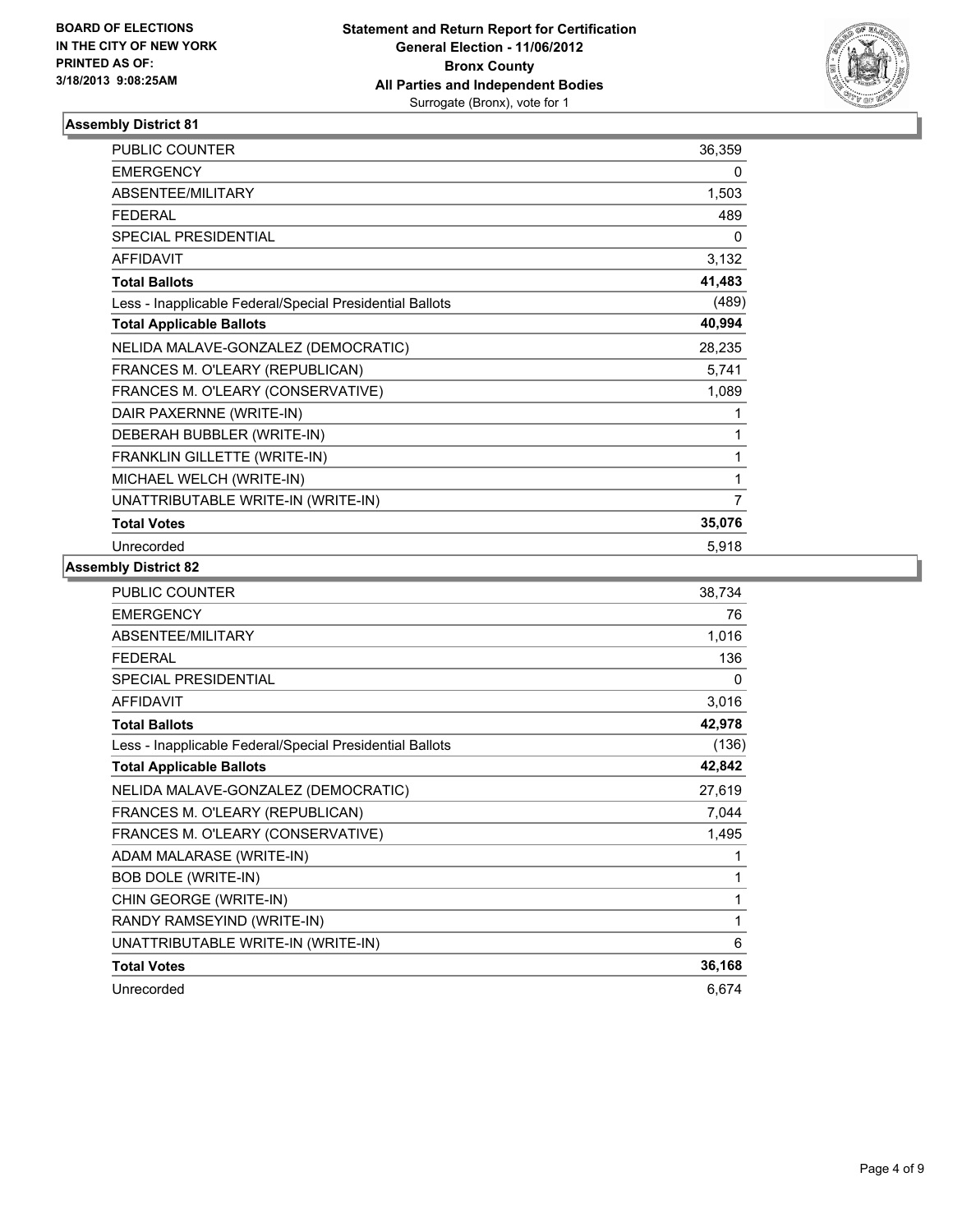

| <b>PUBLIC COUNTER</b>                                    | 34,841 |
|----------------------------------------------------------|--------|
| <b>EMERGENCY</b>                                         | 21     |
| ABSENTEE/MILITARY                                        | 871    |
| <b>FEDERAL</b>                                           | 113    |
| <b>SPECIAL PRESIDENTIAL</b>                              | 0      |
| <b>AFFIDAVIT</b>                                         | 3,519  |
| <b>Total Ballots</b>                                     | 39,365 |
| Less - Inapplicable Federal/Special Presidential Ballots | (113)  |
| <b>Total Applicable Ballots</b>                          | 39,252 |
| NELIDA MALAVE-GONZALEZ (DEMOCRATIC)                      | 33,252 |
| FRANCES M. O'LEARY (REPUBLICAN)                          | 772    |
| FRANCES M. O'LEARY (CONSERVATIVE)                        | 251    |
| ELLIOT TERRANCE (WRITE-IN)                               | 1      |
| UNATTRIBUTABLE WRITE-IN (WRITE-IN)                       | 1      |
| <b>Total Votes</b>                                       | 34,277 |
| Unrecorded                                               | 4.975  |

| <b>PUBLIC COUNTER</b>                                    | 26,796 |
|----------------------------------------------------------|--------|
| <b>EMERGENCY</b>                                         | 0      |
| ABSENTEE/MILITARY                                        | 371    |
| FEDERAL                                                  | 53     |
| <b>SPECIAL PRESIDENTIAL</b>                              | 0      |
| <b>AFFIDAVIT</b>                                         | 3,762  |
| <b>Total Ballots</b>                                     | 30,982 |
| Less - Inapplicable Federal/Special Presidential Ballots | (53)   |
| <b>Total Applicable Ballots</b>                          | 30,929 |
| NELIDA MALAVE-GONZALEZ (DEMOCRATIC)                      | 24,869 |
| FRANCES M. O'LEARY (REPUBLICAN)                          | 689    |
| FRANCES M. O'LEARY (CONSERVATIVE)                        | 222    |
| BARACK OBAMA (WRITE-IN)                                  | 1      |
| JILLIAN GONZALEZ SIMS (WRITE-IN)                         | 1      |
| UNATTRIBUTABLE WRITE-IN (WRITE-IN)                       | 5      |
| <b>Total Votes</b>                                       | 25,787 |
| Unrecorded                                               | 5,142  |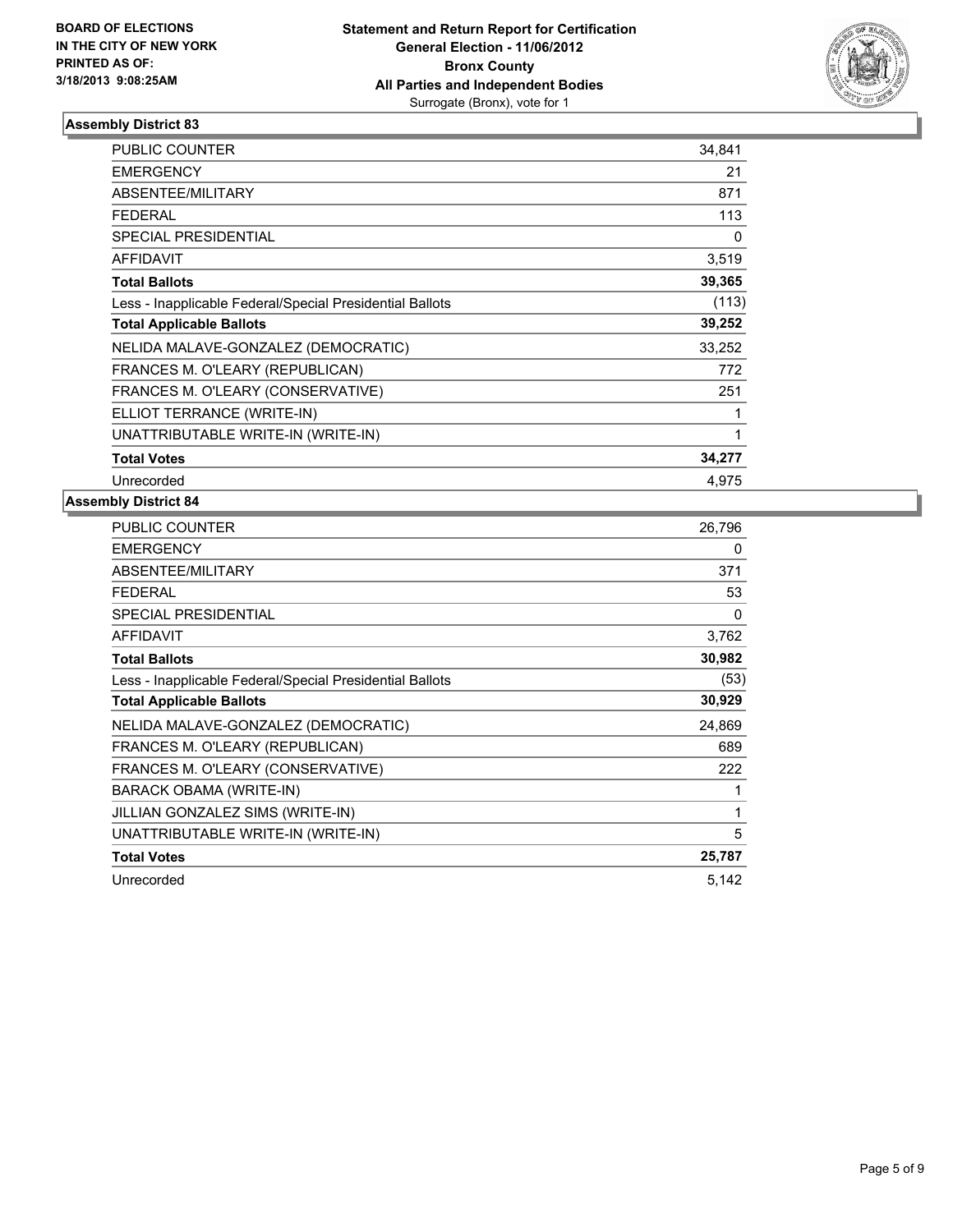

| <b>PUBLIC COUNTER</b>                                    | 26,880 |
|----------------------------------------------------------|--------|
| <b>EMERGENCY</b>                                         | 50     |
| ABSENTEE/MILITARY                                        | 406    |
| <b>FEDERAL</b>                                           | 53     |
| <b>SPECIAL PRESIDENTIAL</b>                              | 0      |
| <b>AFFIDAVIT</b>                                         | 3,414  |
| <b>Total Ballots</b>                                     | 30,803 |
| Less - Inapplicable Federal/Special Presidential Ballots | (53)   |
| <b>Total Applicable Ballots</b>                          | 30,750 |
| NELIDA MALAVE-GONZALEZ (DEMOCRATIC)                      | 24,623 |
| FRANCES M. O'LEARY (REPUBLICAN)                          | 652    |
| FRANCES M. O'LEARY (CONSERVATIVE)                        | 233    |
| UNATTRIBUTABLE WRITE-IN (WRITE-IN)                       | 1      |
| <b>Total Votes</b>                                       | 25,509 |
| Unrecorded                                               | 5.241  |

| <b>PUBLIC COUNTER</b>                                    | 23,491 |
|----------------------------------------------------------|--------|
| <b>EMERGENCY</b>                                         | 0      |
| ABSENTEE/MILITARY                                        | 427    |
| FEDERAL                                                  | 72     |
| <b>SPECIAL PRESIDENTIAL</b>                              | 0      |
| <b>AFFIDAVIT</b>                                         | 3,768  |
| <b>Total Ballots</b>                                     | 27,758 |
| Less - Inapplicable Federal/Special Presidential Ballots | (72)   |
| <b>Total Applicable Ballots</b>                          | 27,686 |
| NELIDA MALAVE-GONZALEZ (DEMOCRATIC)                      | 22,889 |
| FRANCES M. O'LEARY (REPUBLICAN)                          | 582    |
| FRANCES M. O'LEARY (CONSERVATIVE)                        | 188    |
| ERNEST OLIVER (WRITE-IN)                                 |        |
| UNATTRIBUTABLE WRITE-IN (WRITE-IN)                       | 1      |
| <b>Total Votes</b>                                       | 23,661 |
| Unrecorded                                               | 4,025  |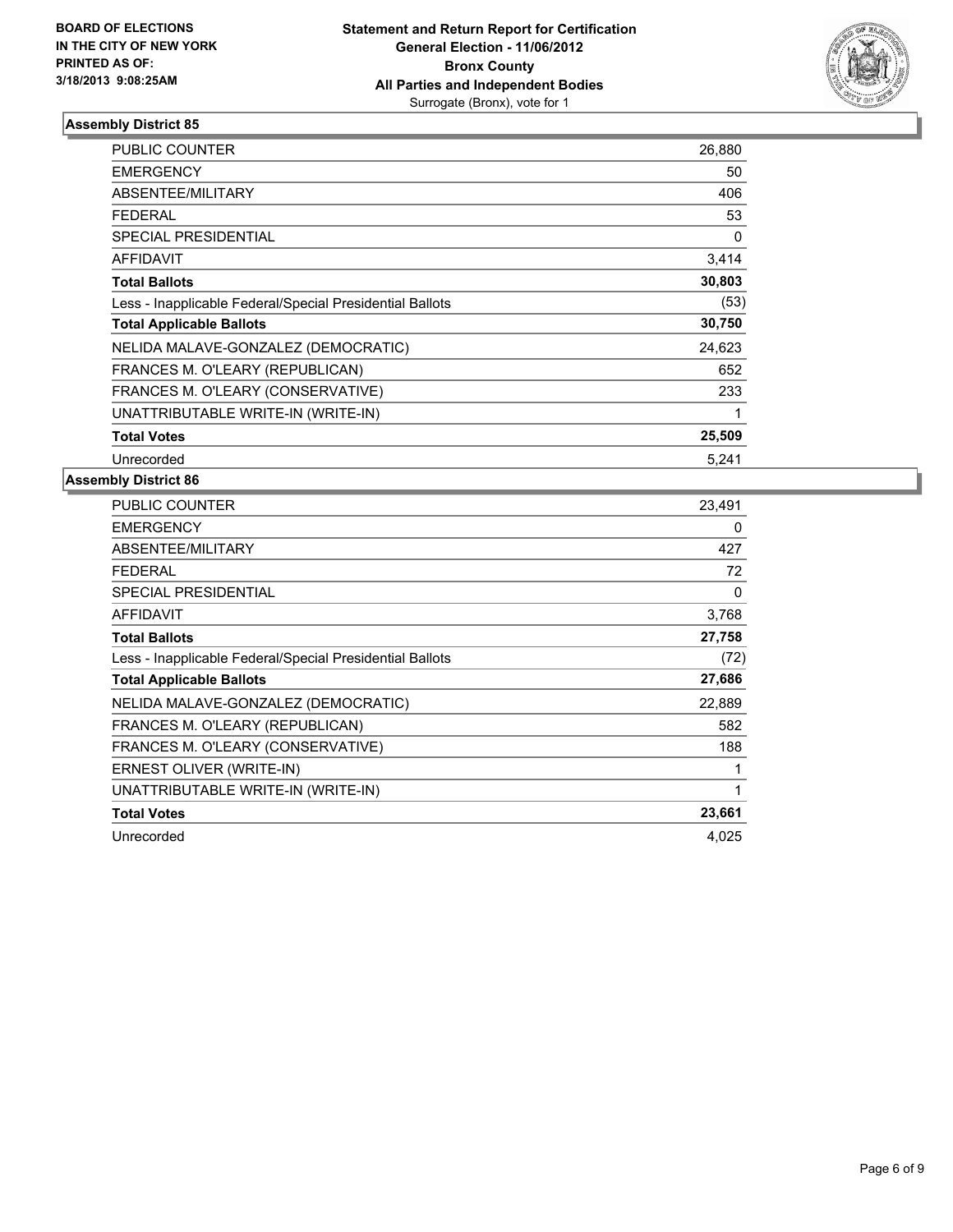

| <b>PUBLIC COUNTER</b>                                    | 30,813 |
|----------------------------------------------------------|--------|
| <b>EMERGENCY</b>                                         | 66     |
| <b>ABSENTEE/MILITARY</b>                                 | 524    |
| <b>FEDERAL</b>                                           | 78     |
| <b>SPECIAL PRESIDENTIAL</b>                              | 0      |
| <b>AFFIDAVIT</b>                                         | 4,387  |
| <b>Total Ballots</b>                                     | 35,868 |
| Less - Inapplicable Federal/Special Presidential Ballots | (78)   |
| <b>Total Applicable Ballots</b>                          | 35,790 |
| NELIDA MALAVE-GONZALEZ (DEMOCRATIC)                      | 28,016 |
| FRANCES M. O'LEARY (REPUBLICAN)                          | 1,278  |
| FRANCES M. O'LEARY (CONSERVATIVE)                        | 383    |
| MARIKO SHINODA (WRITE-IN)                                |        |
| MELBA FELDBERTY PADILLA (WRITE-IN)                       | 1      |
| UNATTRIBUTABLE WRITE-IN (WRITE-IN)                       | 1      |
| <b>Total Votes</b>                                       | 29,680 |
| Unrecorded                                               | 6,110  |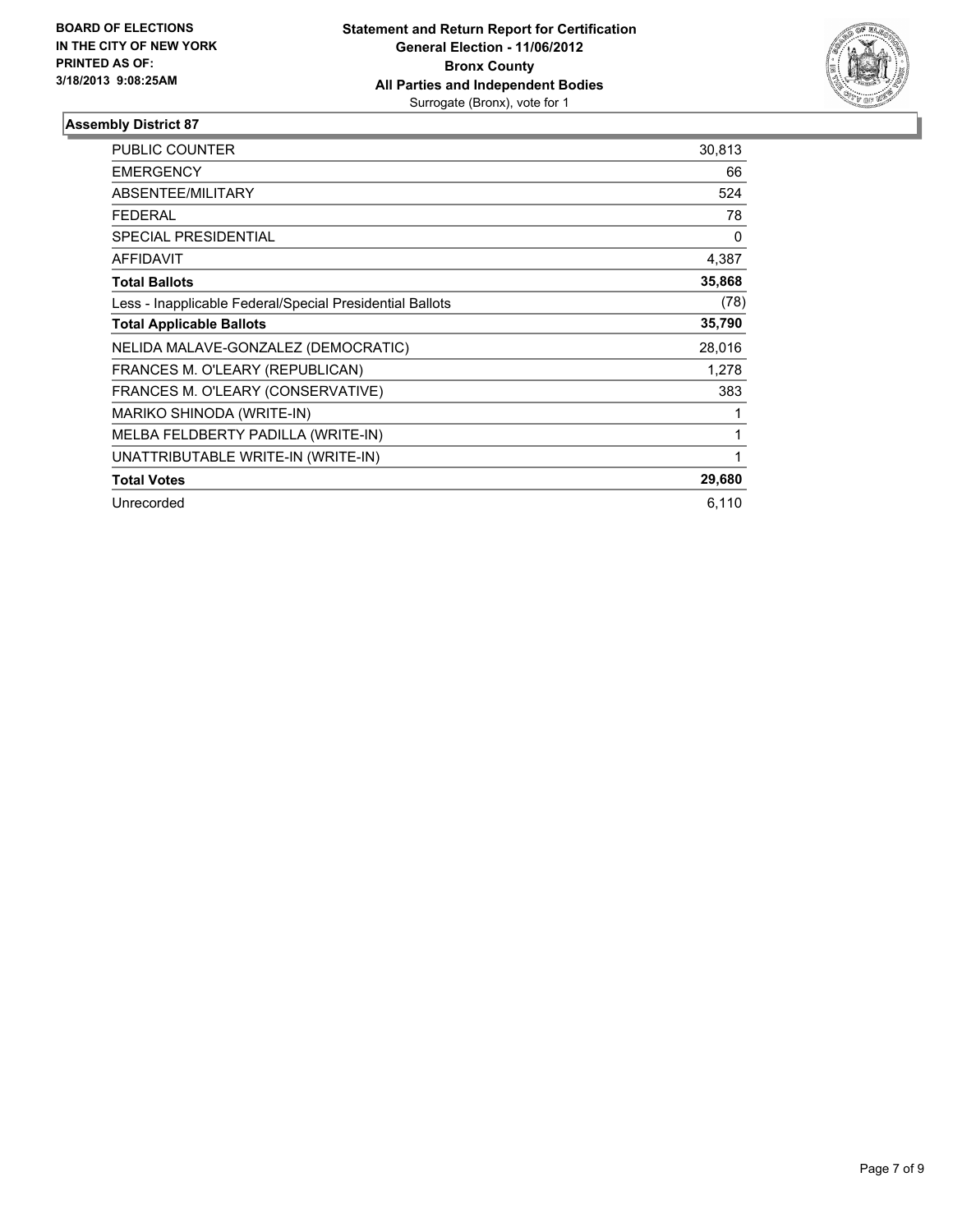

### **Total for Surrogate (Bronx) - Bronx County**

| <b>PUBLIC COUNTER</b>                                    | 323,676  |
|----------------------------------------------------------|----------|
| <b>EMERGENCY</b>                                         | 213      |
| ABSENTEE/MILITARY                                        | 7,574    |
| <b>FEDERAL</b>                                           | 1,329    |
| SPECIAL PRESIDENTIAL                                     | 2        |
| AFFIDAVIT                                                | 40,978   |
| <b>Total Ballots</b>                                     | 373,772  |
| Less - Inapplicable Federal/Special Presidential Ballots | (1, 331) |
| <b>Total Applicable Ballots</b>                          | 372,441  |
| NELIDA MALAVE-GONZALEZ (DEMOCRATIC)                      | 286,334  |
| FRANCES M. O'LEARY (REPUBLICAN)                          | 22,668   |
| FRANCES M. O'LEARY (CONSERVATIVE)                        | 5,305    |
| ADAM MALARASE (WRITE-IN)                                 | 1        |
| AKEEN WATSON (WRITE-IN)                                  | 1        |
| ANDY VALDEZ (WRITE-IN)                                   | 1        |
| BARACK OBAMA (WRITE-IN)                                  | 1        |
| BETTY DOBSON (WRITE-IN)                                  | 1        |
| <b>BOB DOLE (WRITE-IN)</b>                               | 1        |
| CHARLES LANDSBERG (WRITE-IN)                             | 1        |
| CHIN GEORGE (WRITE-IN)                                   | 1        |
| DAIR PAXERNNE (WRITE-IN)                                 | 1        |
| DEBERAH BUBBLER (WRITE-IN)                               | 1        |
| ELLIOT TERRANCE (WRITE-IN)                               | 1        |
| ERNEST OLIVER (WRITE-IN)                                 | 1        |
| FRANKLIN GILLETTE (WRITE-IN)                             | 1        |
| <b>GAVIN JAMES (WRITE-IN)</b>                            | 1        |
| JANAY DAVIS (WRITE-IN)                                   | 1        |
| JILLIAN GONZALEZ SIMS (WRITE-IN)                         | 1        |
| JOSE MUNIZ (WRITE-IN)                                    | 1        |
| LA MARR JOHNSON (WRITE-IN)                               | 1        |
| MARIKO SHINODA (WRITE-IN)                                | 1        |
| MELBA FELDBERTY PADILLA (WRITE-IN)                       | 1        |
| MICHAEL PINCKNEY (WRITE-IN)                              | 1        |
| MICHAEL WELCH (WRITE-IN)                                 | 1        |
| MOHAMED MAGED AMNED (WRITE-IN)                           | 1        |
| RANDY RAMSEYIND (WRITE-IN)                               | 1        |
| RICHARD NAGAN (WRITE-IN)                                 | 1        |
| RUBEN DIAZ (WRITE-IN)                                    | 1        |
| SHANIKA LIVINGSTON (WRITE-IN)                            | 1        |
| THADOUS PETTERSON (WRITE-IN)                             | 1        |
| UNATTRIBUTABLE WRITE-IN (WRITE-IN)                       | 34       |
| <b>Total Votes</b>                                       | 314,369  |
| Unrecorded                                               | 58,072   |